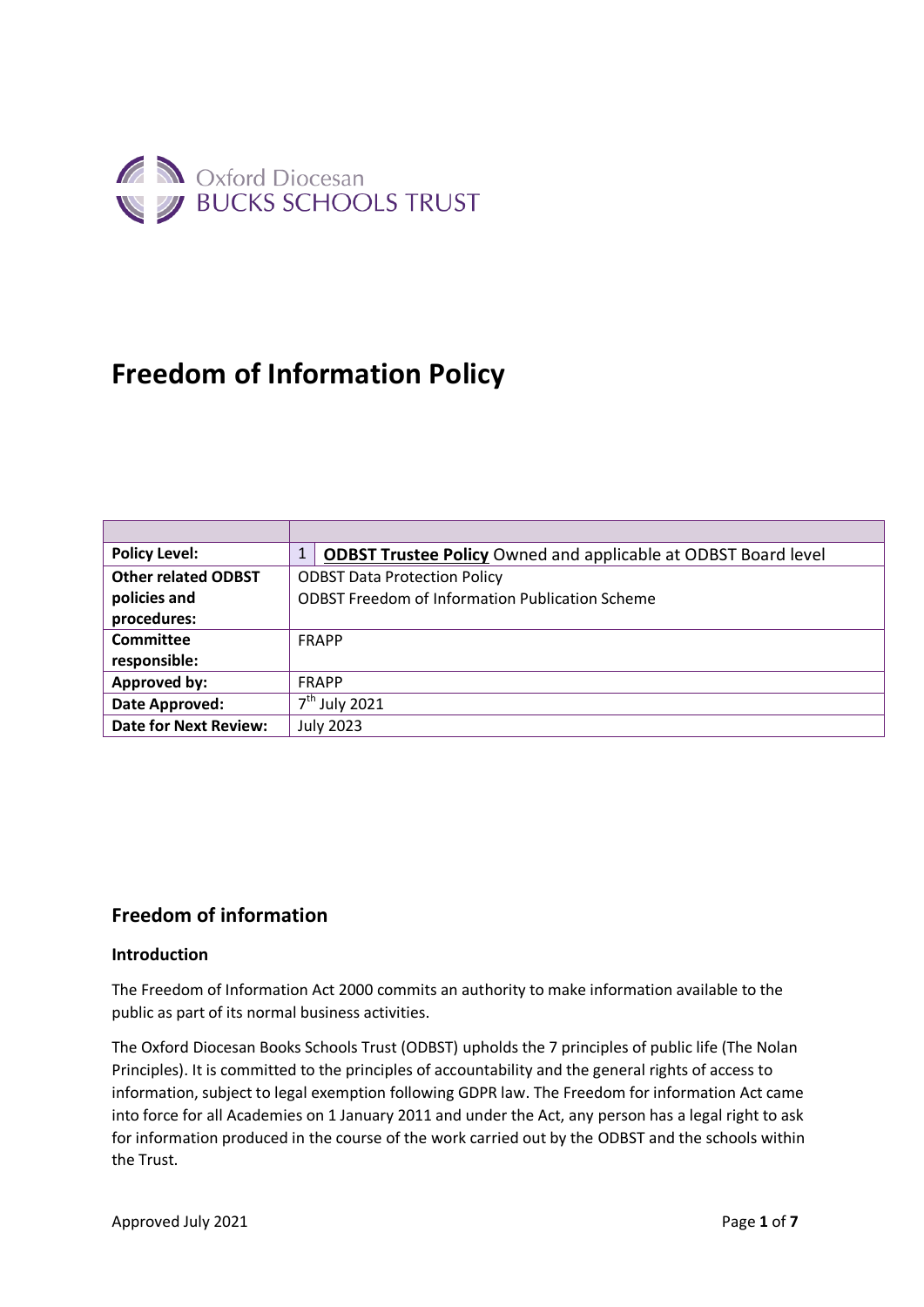The Trustees have responsibility for ensuring that the ODBST complies with the Freedom of Information Act.

The Information Commissioner's Office has prepared and approved a model publication scheme which may be adopted without modification by any public authority without further approval and will be valid until further notice. The ODBST has adopted this model publication; further information (https://ico.org.uk/media/for-organisations/documents/1153/model-publication-scheme.pdf) is set out within this document.

The information covered by the Freedom of Information Act is included in the classes of information below, where this information is held by the authority. Additional assistance is provided to the definition of these classes in sector specific guidance manuals issued by the Information Commissioner.

#### **The scheme commits an authority:**

- To proactively publish or otherwise make available as a matter of routine, information, including environmental information, which is held by the authority and falls within the classifications below.
- To specify the information which is held by the authority and falls within the classifications below.
- To proactively publish or otherwise make available as a matter of routine, information in line with the statements contained within this scheme.
- To produce and publish the methods by which the specific information is made routinely available so that it can be easily identified and accessed by members of the public.
- To review and update on a regular basis the information the authority makes available under this scheme.
- To produce a schedule of any fees charged for access to information which is made proactively available.
- To make this publication scheme available to the public.
- To publish any dataset held by the authority that has been requested, and any updated versions it holds, unless the authority is satisfied that it is not appropriate to do so; to publish the dataset, where reasonably practicable, in an electronic form that is capable of re-use; and, if any information in the dataset is a relevant copyright work and the public authority is the only owner, to make the information available for re-use under the terms of the Re-use of Public Sector Information Regulations 2015, if they apply, and otherwise under the terms of the Freedom of Information Act section 19. The term 'dataset' is defined in section 11(5) of the Freedom of Information Act. The term 'relevant copyright work' is defined in section 19(8) of that Act.

### **Classes of information**

#### **Who we are and what we do**.

Organisational information, locations and contacts, constitutional and legal governance.

#### **What we spend and how we spend it.**

Financial information relating to projected and actual income and expenditure, tendering, procurement and contracts.

Approved July 2021 **Page 2** of **7**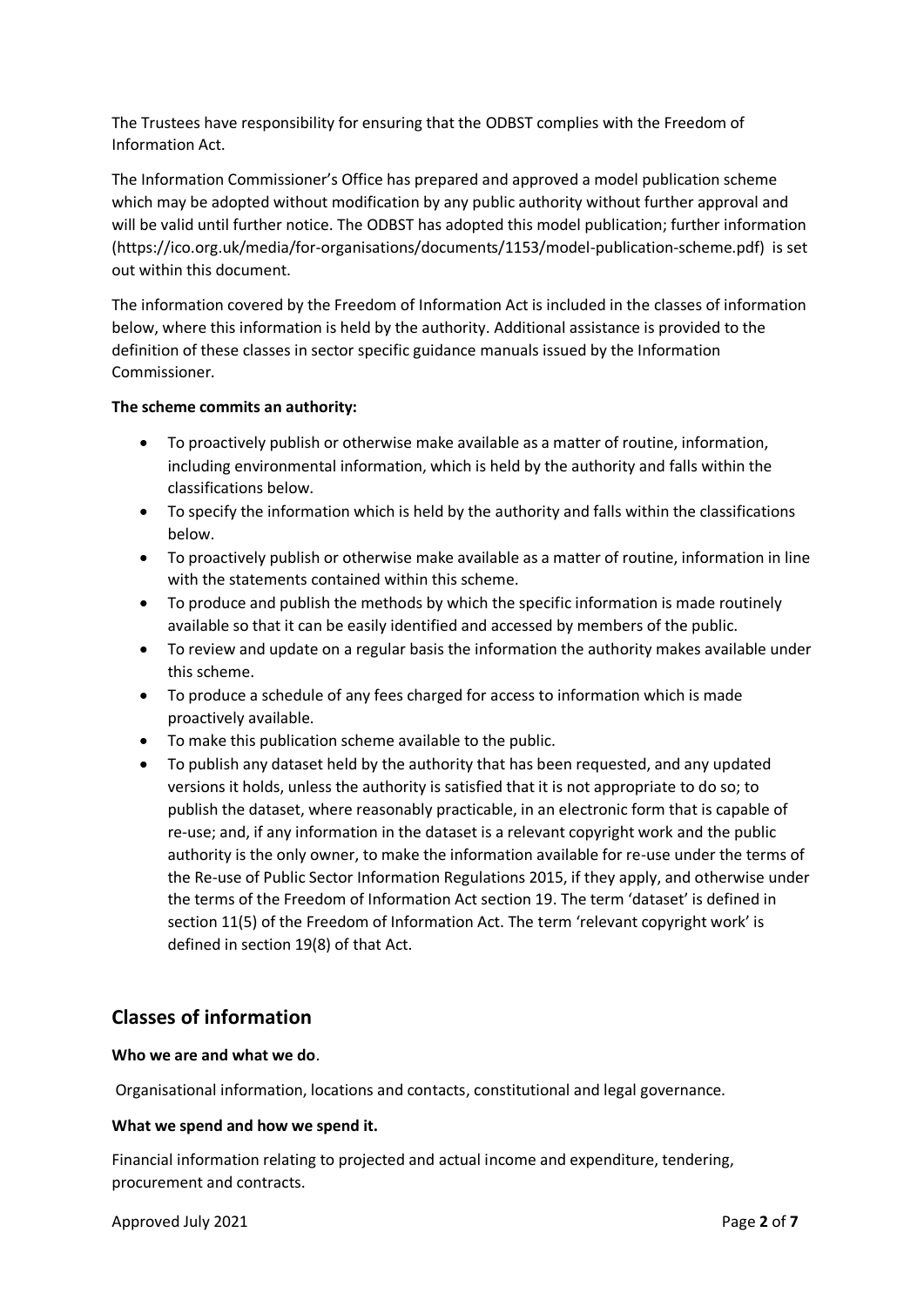#### **What our priorities are and how we are doing.**

Strategy and performance information, plans, assessments, inspections and reviews.

#### **How we make decisions.**

Policy proposals and decisions. Decision making processes, internal criteria and procedures, consultations.

#### **Our policies and procedures.**

Current written protocols for delivering our functions and responsibilities.

#### **Lists and registers.**

Information held in registers required by law and other lists and registers relating to the functions of the authority.

#### **The services we offer.**

Advice and guidance, booklets and leaflets, transactions and media releases. A description of the services offered.

The classes of information will not generally include:

- Information the disclosure of which is prevented by law, or exempt under the Freedom of Information Act, or is otherwise properly considered to be protected from disclosure.
- Information in draft form.
- Information that is no longer readily available as it is contained in files that have been placed in archive storage, or is difficult to access for similar reasons

#### *The method by which information published under this scheme will be made available*

The authority will indicate clearly to the public what information is covered by this scheme and how it can be obtained.

Where it is within the capability of a public authority, information will be provided on a website. Where it is impracticable to make information available on a website or when an individual does not wish to access the information by the website, a public authority will indicate how information can be obtained by other means and provide it by those means.

In exceptional circumstances some information may be available only by viewing in person. Where this manner is specified, contact details will be provided. An appointment to view the information will be arranged within a reasonable timescale.

Information will be provided in the language in which it is held or in such other language that is legally required. Where an authority is legally required to translate any information, it will do so.

Obligations under disability and discrimination legislation and any other legislation to provide information in other forms and formats will be adhered to when providing information in accordance with this scheme.

#### *Charges which may be made for information published under this scheme*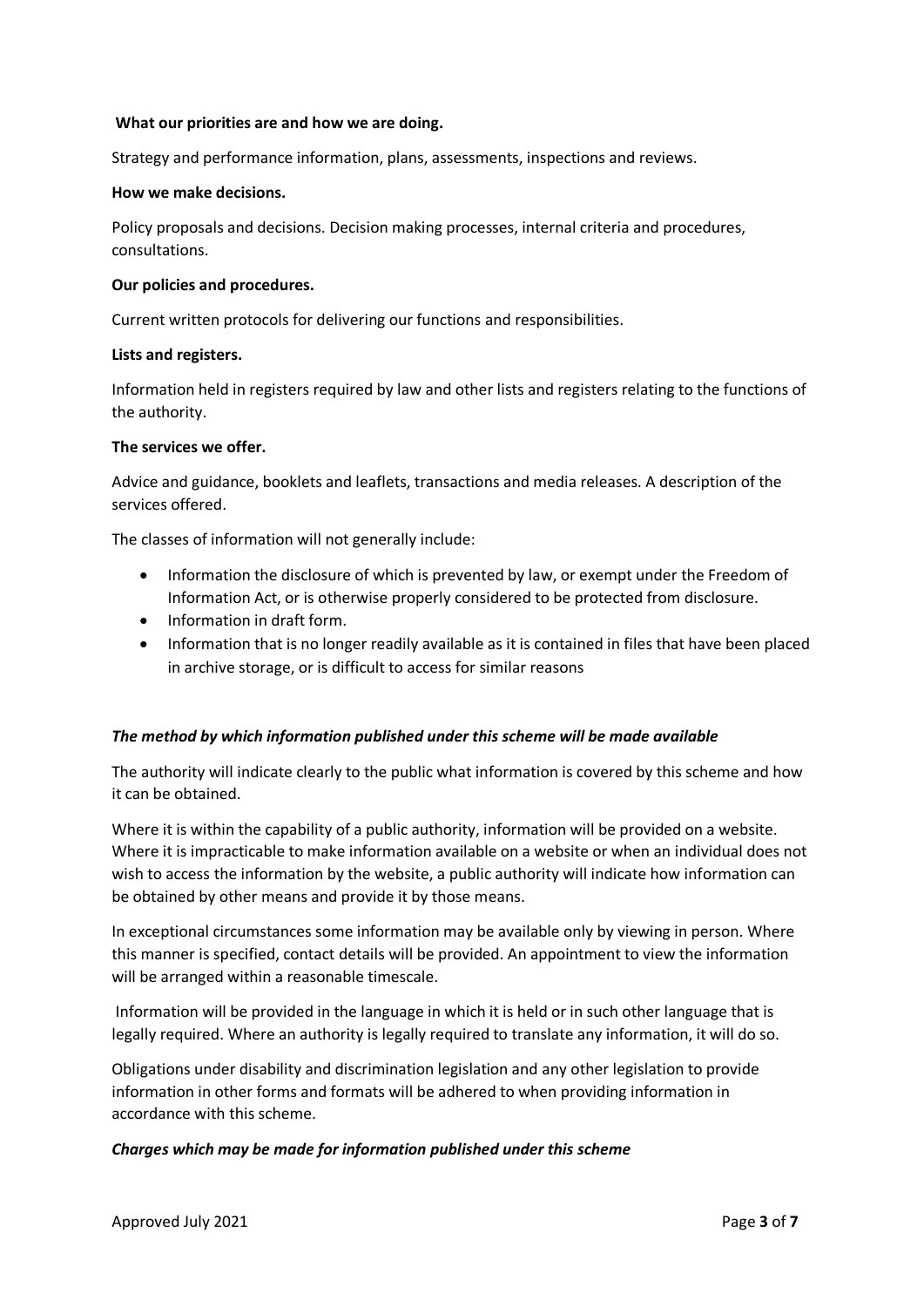The purpose of this scheme is to make the maximum amount of information readily available at minimum inconvenience and cost to the public. Charges made by the authority for routinely published material will be justified and transparent and kept to a minimum.

Material which is published and accessed on a website will be provided free of charge.

Charges may be made for information subject to a charging regime specified by Parliament.

Charges may be made for actual disbursements incurred such as:

- Photocopying
- Postage and packaging
- The costs directly incurred as a result of viewing information

Charges may also be made for information provided under this scheme where they are legally authorised, they are in all the circumstances, including the general principles of the right of access to information held by public authorities, justified and are in accordance with a published schedule or schedules of fees which is readily available to the public.

Charges may also be made for making datasets (or parts of datasets) that are relevant copyright works available for re-use. These charges will be in accordance with the terms of the Re-use of Public Sector Information Regulations 2015, where they apply, or with regulations made under section 11B of the Freedom of Information Act, or with other statutory powers of the public authority.

If a charge is to be made, confirmation of the payment due will be given before the information is provided. Payment may be requested prior to provision of the information.

#### **Written requests**

Information held by a public authority that is not published under this scheme can be requested in writing, when its provision will be considered in accordance with the provisions of the Freedom of Information Act.

# **Guide to information available from ODBST under the Freedom on Information Publication Scheme**

| <b>INFORMATION TO BE</b><br><b>PUBLISHED</b> | <b>HOW THE INFORMATION CAN</b><br><b>BE OBTAINED</b> | <b>COST</b> |  |  |
|----------------------------------------------|------------------------------------------------------|-------------|--|--|
| <b>CLASS 1: WHO WE ARE AND WHAT WE DO</b>    |                                                      |             |  |  |
| Schools within the ODBST                     | Trust website                                        | Free        |  |  |
| Details of the Trusts Members                | Trust website                                        | Free        |  |  |
| and Trustees                                 |                                                      |             |  |  |
| Details of school governors                  | School website                                       | Free        |  |  |
| Articles of Association                      | Trust website                                        | Free        |  |  |
| Who's who in the Trust and                   | Schools Trust / School<br>websites                   | Free        |  |  |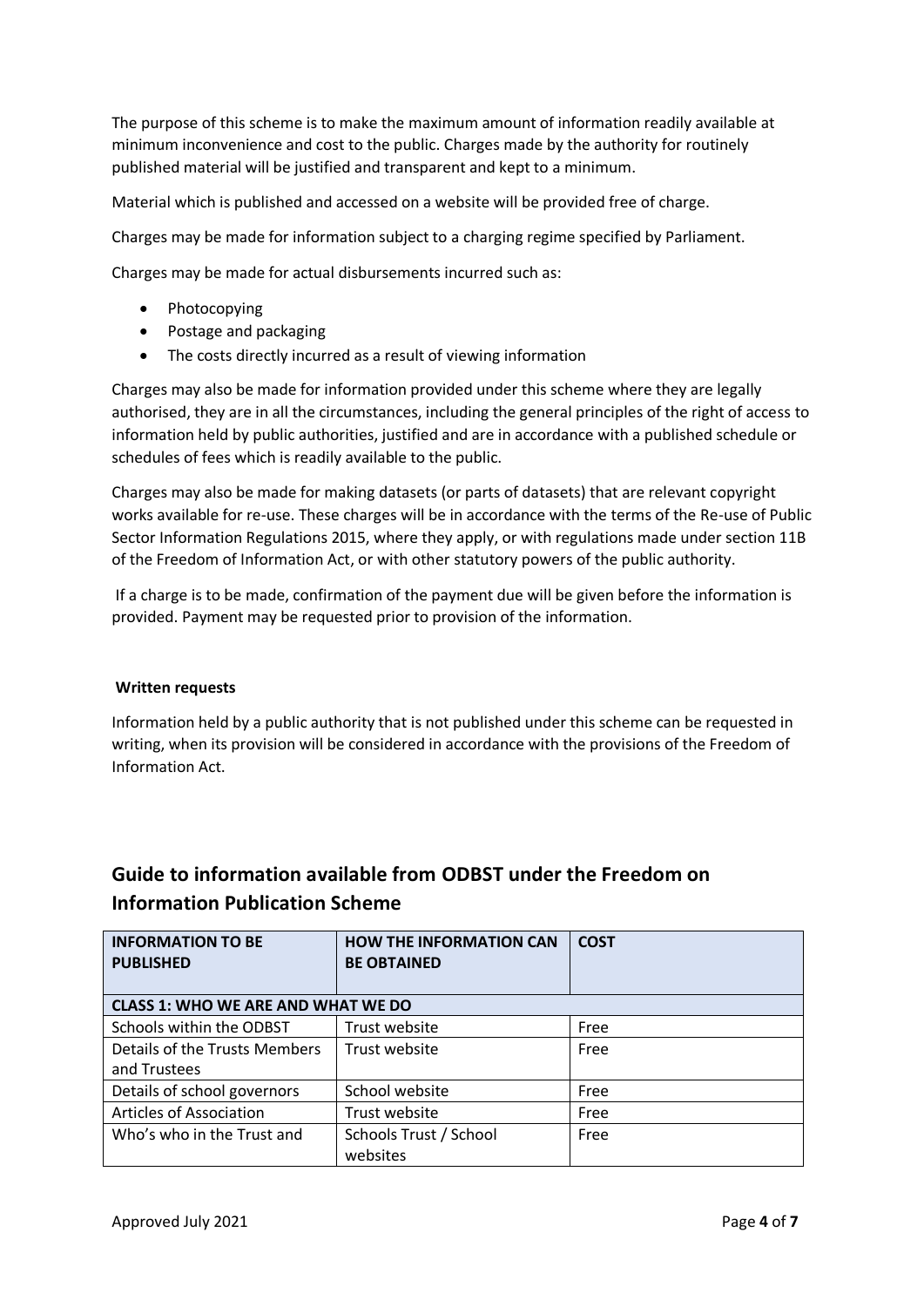| School session times and term<br>dates                       | School website            | Free               |  |  |
|--------------------------------------------------------------|---------------------------|--------------------|--|--|
| Scheme of delegation                                         | Trust website / hard copy | Free / see charges |  |  |
| Corporate details: registered                                | Trust website / companies | Free               |  |  |
| office, directors, members                                   | house website             |                    |  |  |
| Instrument of Government                                     | DfE website               | Free               |  |  |
| <b>Our Service</b>                                           | Trust website             | Free               |  |  |
| Location and contact                                         | Details for the Trust and | Free               |  |  |
|                                                              | School websites           |                    |  |  |
| School prospectus                                            | School websites           | Free               |  |  |
| <b>CLASS 2: WHAT WE SPEND AND HOW WE SPEND IT</b>            |                           |                    |  |  |
| Statutory accounts                                           | Trust website             | Free               |  |  |
| Annual budget plan and                                       | Hard copy                 | See charges        |  |  |
| financial statements                                         |                           |                    |  |  |
| Capital funding                                              | Hard copy                 | See charges        |  |  |
| <b>Additional funding</b>                                    | Hard copy                 | See charges        |  |  |
| Pay Policy Trust                                             | website                   | Free               |  |  |
| <b>Procurement and Contracts</b>                             | Hard copy                 | See charges        |  |  |
| Governors' allowances                                        | Hard copy                 | See charges        |  |  |
| Investment and reserves policy                               | Trust website             | Free               |  |  |
| <b>CLASS 3: WHAT OUR PRIORITIES ARE AND HOW WE ARE DOING</b> |                           |                    |  |  |
| Trust vision, aims and strategic                             | Trust / School website    | Free               |  |  |
| plan                                                         |                           |                    |  |  |
| Academic performance                                         | Trust / School website    | Free               |  |  |
| Latest OFSTED report                                         | School website / Ofsted   | Free               |  |  |
|                                                              | website                   |                    |  |  |
| Performance Management                                       | Hard Copy                 | See charges        |  |  |
| policy and procedures                                        |                           |                    |  |  |
| Child protection policies                                    | School website            | Free               |  |  |
| <b>CLASS 4: HOW WE MAKE DECISIONS</b>                        |                           |                    |  |  |
| Admissions policy                                            | School website            | Free               |  |  |
| Local Governing Board                                        | <b>Hard Copy</b>          | See charges        |  |  |
| meetings agendas and minutes                                 |                           |                    |  |  |
|                                                              |                           |                    |  |  |
| <b>ODBST Trustee meetings</b>                                | Hard copy                 | See charges        |  |  |
| agendas and minutes                                          |                           |                    |  |  |
|                                                              |                           |                    |  |  |
| <b>CLASS 5: OUR POLICIES AND DECISIONS</b>                   |                           |                    |  |  |
| Trust wide policies including:                               | Trust website / Hard copy | Free / see charges |  |  |
| <b>Accessibility Statement</b>                               |                           |                    |  |  |
| <b>Accounting Policy</b>                                     |                           |                    |  |  |
| <b>Charging and Remissions</b>                               |                           |                    |  |  |
| Policy                                                       |                           |                    |  |  |
| <b>Competitive Tendering</b>                                 |                           |                    |  |  |
| Policy                                                       |                           |                    |  |  |
| Complaints and                                               |                           |                    |  |  |
| <b>Resolutions Procedure.</b>                                |                           |                    |  |  |
| <b>Data Protection Policy</b>                                |                           |                    |  |  |
| Record management                                            |                           |                    |  |  |
| policy                                                       |                           |                    |  |  |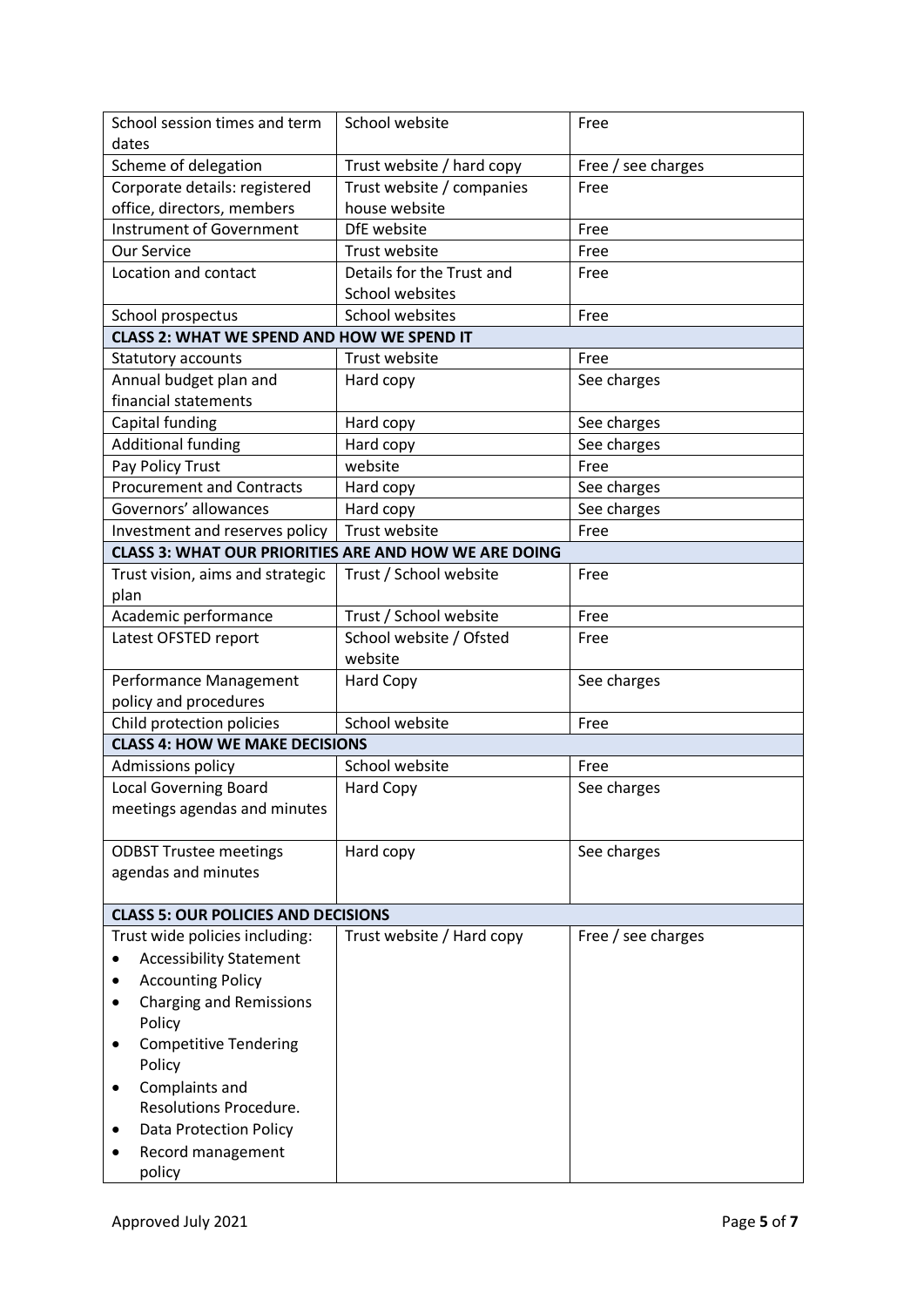| <b>Equality Statement</b><br>٠          |                                |                    |
|-----------------------------------------|--------------------------------|--------------------|
| Freedom of Information                  |                                |                    |
| <b>Publication Scheme</b>               |                                |                    |
| Governors' Code of<br>٠                 |                                |                    |
| <b>Conduct Policy</b>                   |                                |                    |
| <b>Gift and Hospitality Policy</b>      |                                |                    |
| <b>Grievance Policy</b><br>٠            |                                |                    |
| <b>Investment and Reserves</b>          |                                |                    |
| Policy                                  |                                |                    |
| <b>Sex Education Policy</b><br>٠        |                                |                    |
| Statement of procedures<br>$\bullet$    |                                |                    |
| for dealing with allegations            |                                |                    |
| of abuse against staff.                 |                                |                    |
| Supporting pupils with<br>٠             |                                |                    |
| medical conditions                      |                                |                    |
| Pay Policy                              |                                |                    |
| Whistle blowing                         |                                |                    |
| procedures                              |                                |                    |
| School specific policies:               | School website / hard copy     | Free / See charges |
| <b>Accessibility Plan</b>               |                                |                    |
| <b>Admissions Arrangements</b><br>٠     |                                |                    |
| <b>Behaviour Policies</b><br>$\bullet$  |                                |                    |
| <b>Child Protection Policies</b><br>٠   |                                |                    |
| Early Years Foundation<br>$\bullet$     |                                |                    |
| Stage (EYFS) Policies and               |                                |                    |
| Procedures                              |                                |                    |
| <b>First Aid</b><br>$\bullet$           |                                |                    |
| <b>Health and Safety</b><br>٠           |                                |                    |
| <b>Premises Management</b><br>$\bullet$ |                                |                    |
| Policies                                |                                |                    |
| <b>Risk Assessment Policies</b>         |                                |                    |
| and Documents                           |                                |                    |
| <b>Special Educational Needs</b>        |                                |                    |
| (SEN) Information Report                |                                |                    |
| and SEN Policy                          |                                |                    |
| Pay Policy                              |                                |                    |
| <b>CLASS 6: LISTS AND REGISTERS</b>     |                                |                    |
| Class lists and registers               | Available for inspection where | Free               |
|                                         | appropriate                    |                    |
| Curriculum circulars and                | Department of education        | Free               |
| statutory instruments                   | website                        |                    |
| Disclosure logs                         | Hard copy                      | See charges        |
| Asset register                          | Hard copy                      | See charges        |
| Any information ODBST are               | Hard copy                      | See charges        |
| currently legally required to           |                                |                    |
| hold in publicly available              |                                |                    |
| registers                               |                                |                    |
| <b>CLASS 7: THE SERVICES WE OFFER</b>   |                                |                    |